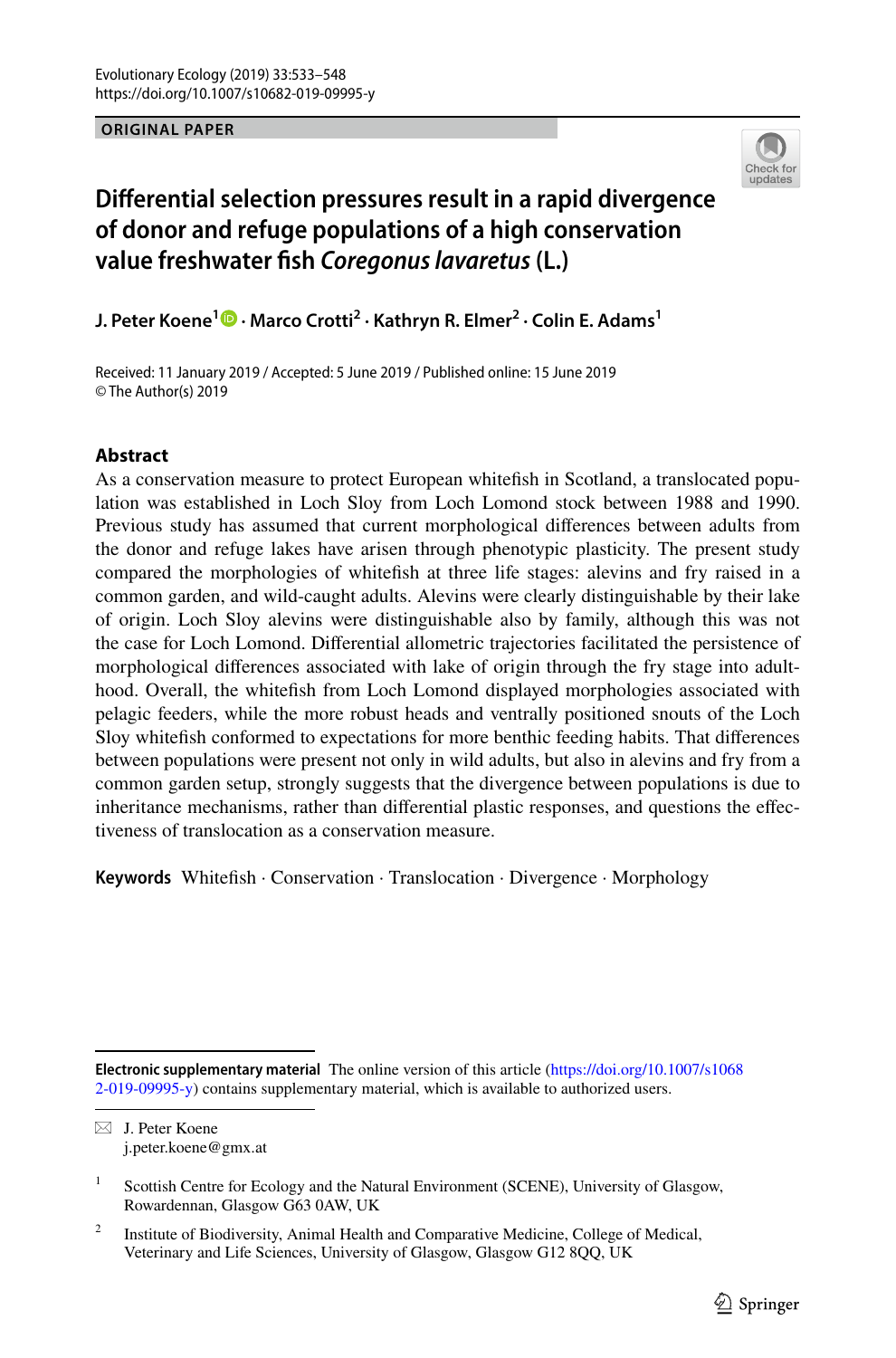# **Introduction**

Intraspecifc phenotypic variation is a common feature of fshes of the fragmented, het-erogeneous environments of lakes in regions that were recently glaciated (Carvalho [1993;](#page-12-0) Klemetsen [2013\)](#page-13-0), where, generally, species diversity is low, resulting in opportunities to exploit alternative foraging resources (Gíslason et al. [1999](#page-13-1)). Such lakes are young and often geologically isolated, with attendant low dispersal of freshwater fshes. This creates conditions enabling intraspecifc trophic specialisation and diversifcation of the few species to have colonised such systems successfully (Schluter [2000](#page-14-0)). Occurring with relative rapidity (Bernatchez and Wilson [1998\)](#page-12-1), diferential resource use, typically across alternative littoral (benthic) and pelagic habitats, is considered to be a driving force behind the diversifcation in morphology of a number of fsh species (Smith and Skúlason [1996](#page-14-1); Vonlanthen et al. [2009;](#page-14-2) McPhee et al. [2012](#page-13-2)). Disruptive selection may promote and maintain intraspecifc phenotypic structuring expressed as specialists in alternative foraging strategies, growth rates, or spawning times or habitats, with diferent morphological features (Adams et al. [2016;](#page-12-2) Brown and Scott [1994;](#page-12-3) Vonlanthen et al. [2009](#page-14-2)). This may occur particularly in heterogeneous environments, when alternative morphologies confer greater ftness advantages upon trophic specialists than an intermediate might do (Draghi and Whitlock [2012](#page-12-4); Fusco and Minelli [2010](#page-13-3)). When such specialisms result in reproductive isolation, intraspecifc divergence may become frmly established (Schluter [2009\)](#page-14-3).

Phenotypic plasticity, the capacity of a given genotype to express alternate phenotypes in response to diferent environmental conditions, has been proposed as a medium through which adaptive divergence of phenotype across alternative ecological niches may occur (West-Eberhard [1989;](#page-14-4) *vide* Levis and Pfennig [2016](#page-13-4) for recent review). Adaptive plasticity in morphology has been shown to occur in a number of fsh species from recently glaciated lake systems (*vide* Robinson and Parsons [2002](#page-14-5) for review). It has been suggested that by broadening the range of expressed intraspecifc phenotypes, plasticity can infuence both the direction and the rate of evolution, and thereby shape a species' future responses to selective pressures (West-Eberhard [1989](#page-14-4); Price et al. [2003\)](#page-14-6). Plasticity may, in some instances, constrain genetic change by insulating the genotype from natural selection (Hendry [2016\)](#page-13-5), and, depending on the environments, it can just as easily make divergent phenotypes more similar as it can drive them further apart (Ghalambor et al. [2007\)](#page-13-6). But, by enabling phenotypes more closely to match local environmental conditions, plasticity may play a substantial role in a species' success at adapting to a changing environment or colonising novel habitats (Parsons and Robinson [2006;](#page-13-7) Januszkiewicz and Robinson [2007](#page-13-8)). Thus, it is argued that plasticity may play a critical role in facilitating incipient ecological speciation (e.g. Adams and Huntingford [2004](#page-12-5); Nosil [2012](#page-13-9)).

Diversity of phenotype may also be achieved with rapidity by other mechanisms. Disruptive selection can act upon the natural variation of phenotypic traits and lead to the diferential fxation of the underlying alleles (Schluter [2009](#page-14-3)). The extent of genetic variation with which natural selection has to work may infuence the direction of phenotypic change, and founder efects, in which only a subset of the genetic variation of the ancestral population is found in a colonising population, are well documented (Matute [2013](#page-13-10)). Instead of adaptive evolution by natural selection, neutral genetic drift commonly accompanies founder events, and can lead to divergent phenotypes between ancestral and colonising populations (Matute [2013](#page-13-10)). Diferences in transgenerational parental and epigenetic efects, such as gamete provisioning or the regulation of gene expression may provide means by which disruptive selection might consummate divergence between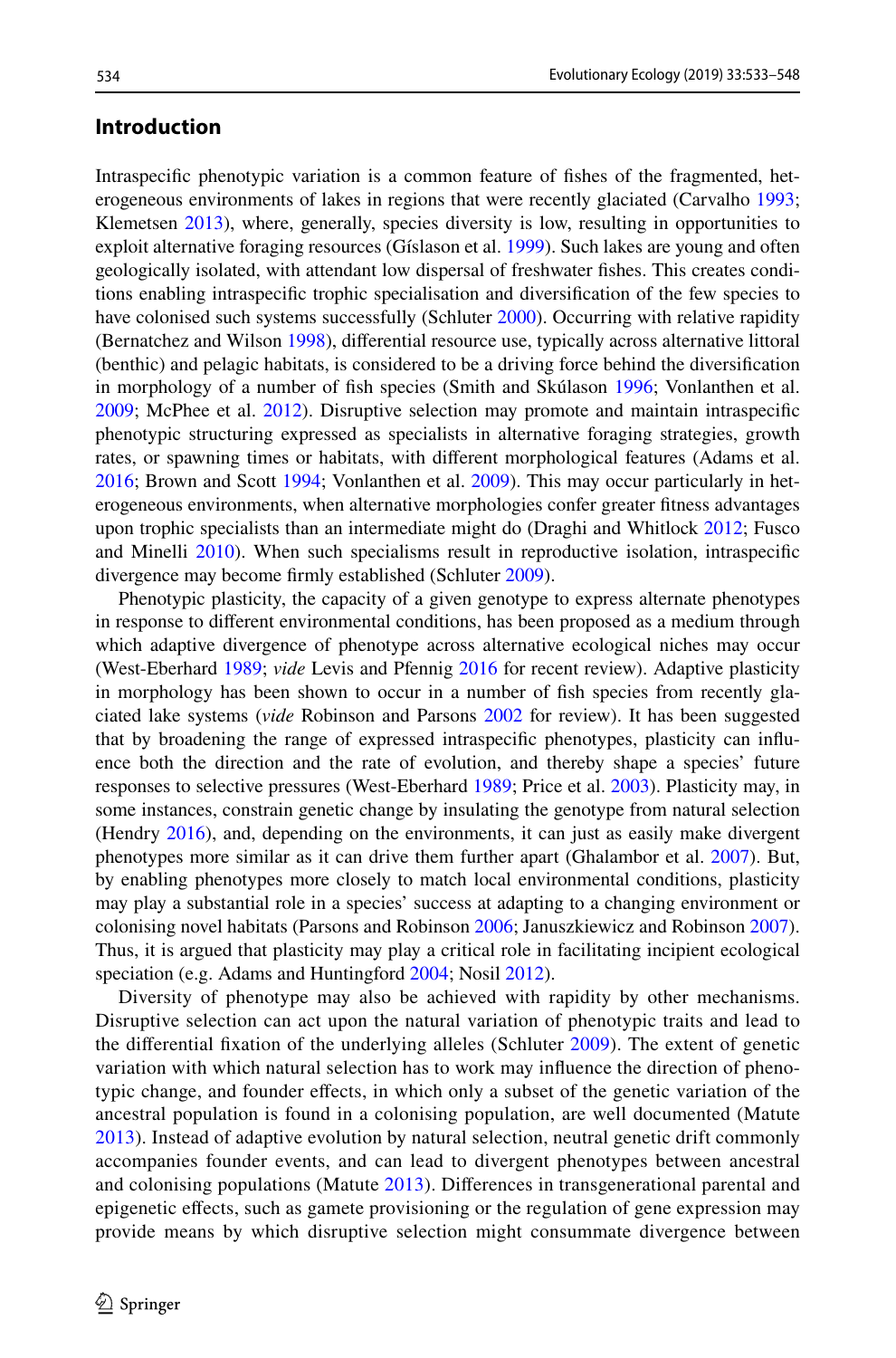related populations (Räsänen and Kruuk [2007](#page-14-7); True et al. [2004](#page-14-8); Wiegand et al. [2007\)](#page-15-0). Such efects can be adaptive, and through inheritance, perpetuate parents' phenotypic traits advantageous to a particular environment to their ofspring (Heard and Martienssen [2014\)](#page-13-11).

The European whitefsh, *Coregonus lavaretus* (L.), is one of the rarest freshwater fsh species in the UK, native to only seven lakes across England, Scotland and Wales. These seven populations show some degree of genetic and morphological diferentiation between each other (Beaumont et al. [1995;](#page-12-6) Hartley [1995](#page-13-12); Etheridge et al. [2012\)](#page-13-13). The population in Loch Lomond, one of only two lakes in Scotland to hold native populations of whitefsh, became increasingly threatened over the past century and a half by anthropogenic disturbances from several large engineering works (water-supply and hydro-electric schemes on infows and outfows, with direct consequences for water levels in the lake), pollution, and high leisure use (Maitland and Lyle [2013](#page-13-14)). From the 1980s the invasive ruffe, *Gymnocephalus cernuus*, appeared in the lake and has since become abundant (Adams and Maitland [1998\)](#page-12-7); it is a major consumer of whitefsh ova in Loch Lomond (Adams and Tippett [1991](#page-12-8)). As a conservation measure, between 1988 and 1990 a refuge population was established at nearby Loch Sloy, in which rufe remain absent, with the translocation of 12,227 fry from a mixed batch of parents originating from Loch Lomond plus a further 85 adults (Maitland and Lyle [2013\)](#page-13-14) with care taken to preserve allelic richness (Thompson et al. [2008](#page-14-9)). Subsequent work has demonstrated that the translocated population became established and is now flourishing (Adams et al. [2014](#page-12-9)) after five or six generations (Brown et al. [1991\)](#page-12-10).

A comparative study of the whitefsh populations from Lochs Lomond and Sloy showed clear morphological divergence of the refuge from the donor population (Etheridge et al. [2010\)](#page-13-15). That study examined only adults, caught in winter 2005/2006, and found they differed signifcantly in head shape: the Loch Sloy population exhibited shallower heads, more elongated snouts and mouths, and more posteriorly positioned eyes than did the Loch Lomond population. The underlying process leading to difering morphologies was unknown, but the authors suggested, as possibilities, either phenotypic plasticity, genetic change resulting from diferential selection, or a combination of both (Etheridge et al. [2010\)](#page-13-15). Phenotypic plasticity is supported by the fact that coregonid species have been shown to exhibit high levels of phenotypic plasticity (Lundsgaard-Hansen et al. [2013\)](#page-13-16), and that plastic efects have been described in other fsh translocations (e.g. Lema and Nevitt [2006\)](#page-13-17). Individuals with high capacities for plasticity may be better prepared than those with lower capacities to exploit a broader range of niches if they overlap with their reaction norms (i.e. their ranges of plastic phenotypes) (Schneider and Meyer [2017](#page-14-10)). So, it may be that survivors of translocations are those with the highest capacity for plasticity and, thus, most able to adapt in a new environment (Parsons and Robinson [2006\)](#page-13-7). However, there is evidence that plasticity capacity may be diminished through genetic assimilation (Parsons et al. [2011](#page-14-11)), which might be expected in an established population (Pfennig et al. [2010](#page-14-12)). Etheridge et al. ([2010\)](#page-13-15) tested for neither plasticity nor genetic divergence, but since the donor population in Loch Lomond had been long-established, and candidates for relocation to Loch Sloy were not chosen for their capacity for plasticity (Maitland and Lyle [2013\)](#page-13-14), it seems at least equally likely that morphological divergence has some selective genetic or epigenetic basis. The environments of the donor and refuge lakes show some diferences in bathymetric characteristics, such as depth and surface area, both of which are greater in Loch Lomond than Loch Sloy. Proportions of pelagic (greater in Loch Lomond) and littoral zones (greater in Loch Sloy) are factors that have been strongly associated with population level eco-morphological traits and variability in postglacial fshes (Recknagel et al. [2017\)](#page-14-13), either through plastic response or heritable genetic or epigenetic changes.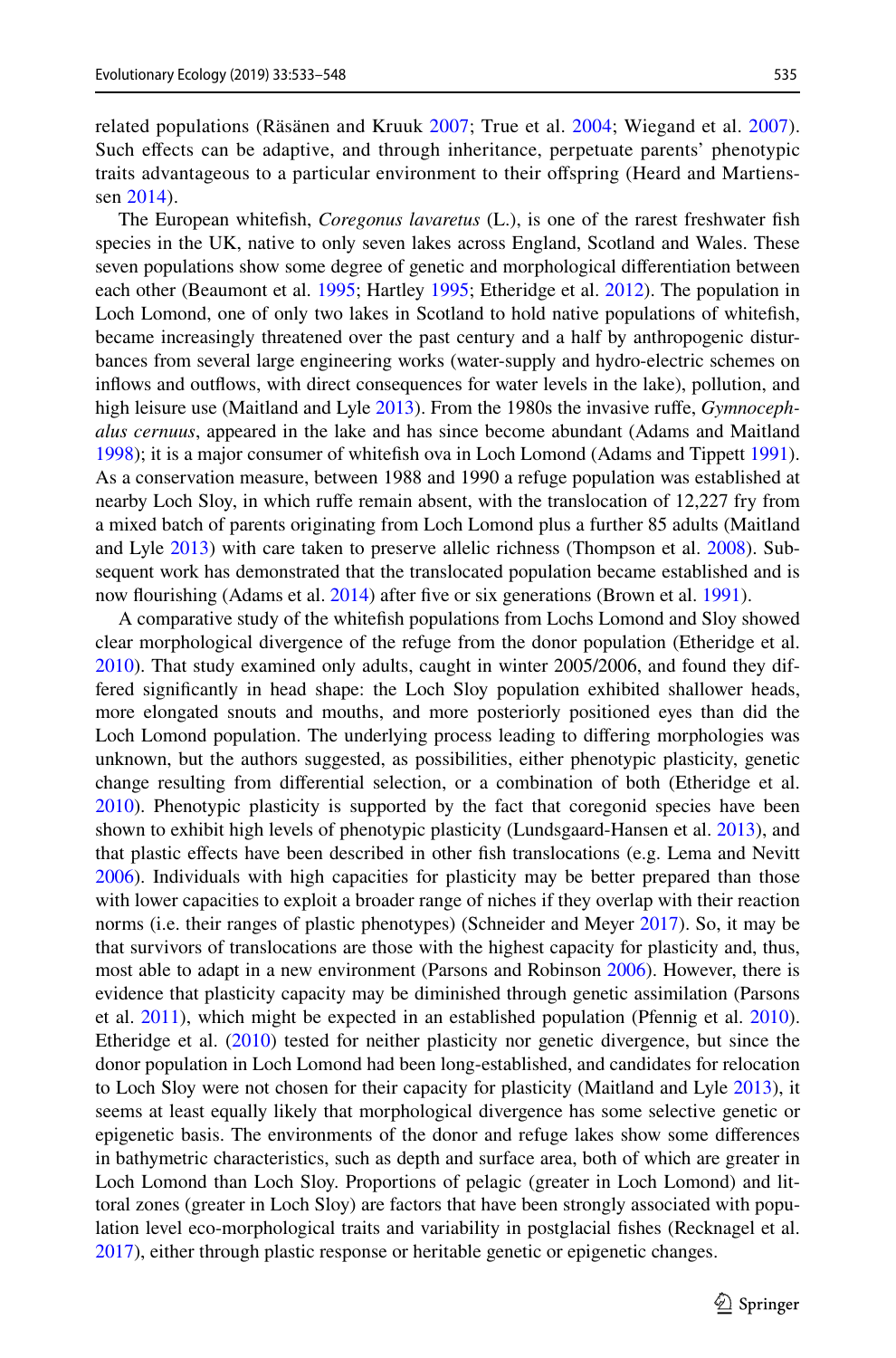The aim of the present study was to examine the proximate origin of the morphological divergence that has previously been reported between the whitefsh populations of Lochs Lomond and Sloy. Specifcally, we aimed to test whether the morphological differences between adult fsh in the donor (Loch Lomond) and refuge (Loch Sloy) populations are the result of plasticity or genetic change through diferential selection using a common-garden experiment. Shape and allometric slope diferences were compared between populations derived from the two lakes at three life stages. Following the lifestage terminology of Thorstad et al. ([2011](#page-14-14)), *alevins* (the stage post-hatch but pre-feeding) and *fry* (the stage from frst exogenous feeding but before the end of the frst growth season) were raised from eggs in the laboratory; *adults* (above the age of expected sexual maturity) were caught in the wild. To examine whether diferences between fsh in the donor and refuge populations in the wild are the result of genetic change between populations, this study tests the hypothesis: that the morphology of the newly hatched and unfed alevins and fed fry, reared in a common environment, will difer by lake of origin.

# **Materials and methods**

#### **Study sites**

Both study sites are in Scotland, UK. Loch Lomond (56°05′N; 04°36′W) has a surface area of 71  $km^2$  and a maximum depth of 190 m. Loch Lomond's three basins are well connected and whitefsh within show only weak intraspecifc structuring (Adams et al. [2016](#page-12-2)). Loch Sloy (56°16′N; 04°47′W) lies to the northwest of Loch Lomond and is part of the Lomond catchment. Enlarged by damming as part of a hydroelectric scheme, it now covers about  $1 \text{ km}^2$  to a maximum depth of 40 m. The whitefish population in Loch Sloy is completely isolated from that of Loch Lomond by the dam and turbines, with no possibility of interlacustrine migration.

#### **Sample collection: adults for morphometrics**

Three benthic (1.5  $m \times 30$  m) and one pelagic (6  $m \times 30$  m) Nordic-pattern monofilament gill nets with 12 panels of 5–55 mm mesh size (Appleberg et al. [1995\)](#page-12-11) were deployed overnight in the central basin of Loch Lomond, in locations where individuals forming the original donor population had also been collected (Lyle pers. comm.), from 24th to 25th August 2017, and off the southwestern bank of Loch Sloy from 9th to 10th October 2017. Care was taken to ensure similarity of habitats sampled between the two lakes to avoid inadvertent sampling of divergent phenotypes (see supplementary material). Eight adult whitefsh were captured in Loch Lomond and 17 from Loch Sloy. The fish were photographed individually, in the same orientation, with their left sides facing upwards, on a measuring board using a Canon EOS 35D dSLR camera with a Canon EF-S 18–55 mm f/3.5–5.6 Zoom lens on a Manfrotto tripod. Additionally, photographs of 80 whitefsh from Loch Lomond and 22 from Loch Sloy, captured between 2008 and 2010, were drawn from a previous study (Adams et al. [2016\)](#page-12-2).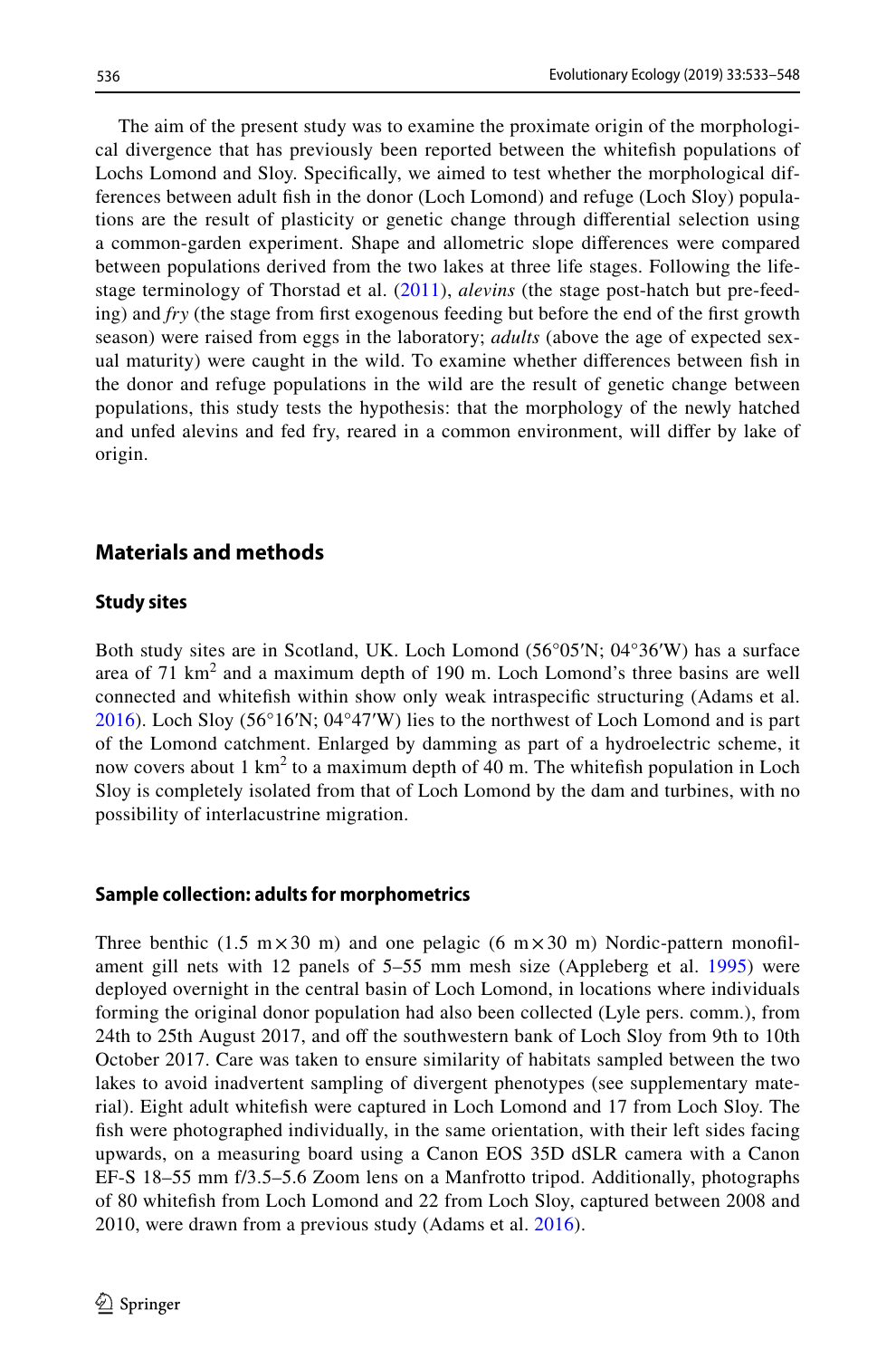#### **Sample collection: eggs for common garden**

Four benthic gill nets measuring  $1.5 \text{ m} \times 30 \text{ m}$  with a 38 mm single mesh size were used to capture adult whitefsh on spawning grounds at locations in Loch Lomond overnight from 15th to 16th January 2018 and in Loch Sloy, overnight from 11th to 12th January 2018 (spawning season). Twenty adults were taken from Loch Lomond, and 18 from Loch Sloy. From Loch Lomond, the eggs of four ovulating females were fertilised by fve males, giving three full-sibling and two half-sibling groups. Five ovulating females from Loch Sloy were stripped of their eggs by fank massage and fertilised with milt from six males at the capture site to give four full families and two half-sibling groups. Because whitefsh are a protected species of high conservation value in Scotland, sample sizes were kept deliberately low; eggs not used in this study were given to a local conservation programme (Loch Lomond Fisheries Trust [2018\)](#page-13-18). Females whose body shapes were distorted due to ovulation were not photographed, but 16 other adult fsh from Loch Lomond and 13 from Loch Sloy were photographed as above and included in the analysis.

#### **Husbandry**

Eggs from each family were transported to the Scottish Centre for Ecology and the Natural Environment, University of Glasgow, and incubated in a temperature-controlled recirculation unit. Adapted from the design of Rottman and Shiremann [\(1988\)](#page-14-15), the unit consisted of round-bottomed plastic bottles (ca. 500 ml) with a constant fow of water from a header tank that was reflled by pumping from a sump tank. The water was from Loch Lomond and was maintained at  $4-5$  °C; the current in the incubation flasks was just strong enough to keep all eggs in motion.

Hatching occurred between 14th March and 11th April 2018. Alevins were placed by family into identical glass aquaria measuring 35  $\text{cm} \times 30 \text{ cm} \times 30 \text{ cm}$  with a flowthrough system using water pumped directly from Loch Lomond at ambient temperatures and exposed to a daily photoperiod of 10 h light. As natal yolk was depleted and the developing fry (from the same cohort as the sampled alevins, but at a later stage of development) began exogenous feeding, a mixture of fnely puréed commerciallybought lambs' liver (Marks and Spencer PLC) and ZM-100 fry fakes (ZM Systems) was given four times daily from 14 to 47 days from the start of the hatching period.

From day 48, the surviving fry from all families were pooled together according to lake of origin and then randomly redistributed into identical, fow-through, cylindrical experimental tanks measuring 38.5 cm deep with a 35 cm diameter, two tanks per lake. Water was pumped directly from Loch Lomond at ambient temperatures and given a moderate directional current, and artifcial lighting matched the natural photoperiod for this latitude (56°N). Each tank was provided with an airstone and no other ornamentation. Fish were fed twice a day on a mixture of roughly puréed lambs' liver (Marks and Spencer PLC) and ZM-300 fry fakes (ZM Systems).

#### **Sample collection: juveniles for morphometrics**

Fourteen days from the start of the hatching period, 15 alevins randomly selected from each of the fve largest families (two from Loch Lomond; three from Loch Sloy), which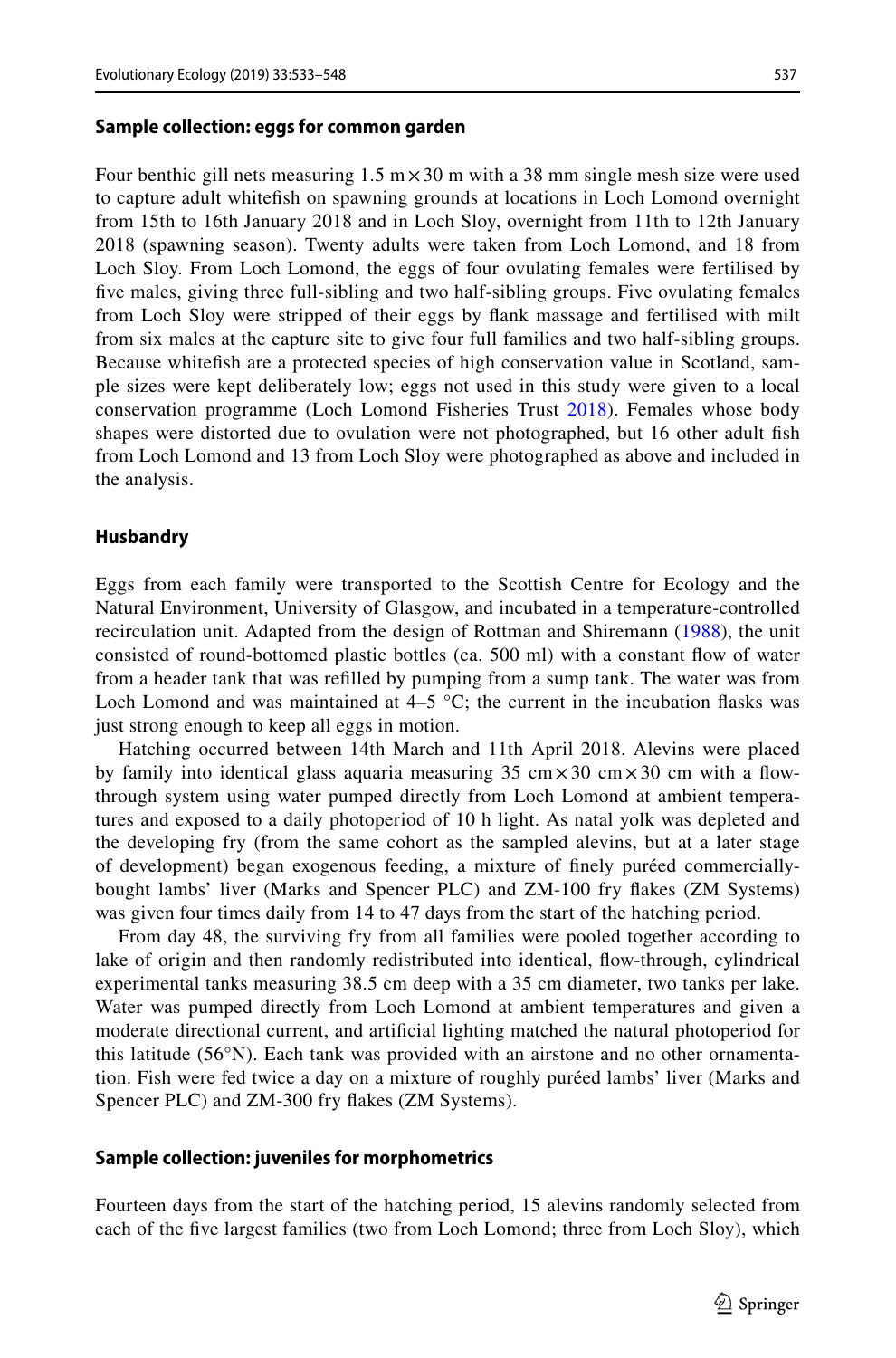could most easily sustain losses, were euthanised in a benzocaine solution, photographed individually, in the same orientation, with their left sides facing upwards, on a purpose-built photographic stage, with measuring board, using a Canon EOS 35D dSLR camera with a Canon EF-S 60 mm f/2.8 Macro lens. On day 120, all surviving fry—12 originating in Loch Lomond and nine originating in Loch Sloy—were euthanised in a benzocaine solution and photographed similarly.

All work described here was conducted under UK Home Office Licence No. PPL 70/8794 (animal experimentation) and Scottish Natural Heritage licence 103925 (rare species collection).

#### **Geometric morphometrics and statistical analysis**

Digital images were made into thin plate spline (TPS) fles with tpsUtil (Rohlf [2017b](#page-14-16)). Landmarks representing homologous points (Takács et al. [2016](#page-14-17)) were identifed separately for alevins (Fig. [1](#page-5-0)) and fry and adults (Fig. [2\)](#page-6-0), then scale-calibrated and digitised using tps-Dig2 (Rohlf [2017a\)](#page-14-18). Given their early stage of development and that a yolk sac remained at this developmental stage, alevins were landmarked diferently from fry and adults. Each life stage was analysed separately from the others, as either conditions or landmarks were deemed not to be directly comparable. In order to increase sample size, all photographs of adults were treated together, regardless of when they were taken, and despite the difering numbers of generations since the translocation (four for the earliest photographs through to five or six for the later ones).

The package 'Geomorph' (Adams et al. [2019\)](#page-12-12) was used with 'RRPP' (Collyer and Adams [2019](#page-12-13)) in *R* (R Core Team [2019](#page-14-19)) for all geometric morphometric and multivariate analysis. Confounding variation resulting from fsh image size, position and orienta-tion was reduced with Procrustes superimpositions (Mitteroecker and Gunz [2009](#page-13-19)). Morphological variation was explored through principal component analyses (PCA) conducted for each life stage. Where non-biological lunate distortion was pronounced (sensu Valentin et al. [2008](#page-14-20)), residuals from a regression of the Procrustes coordinates on the afected PC were used (Hooker et al. [2016](#page-13-20)). Efects of log centroid size of individuals on shape, defned by Procrustes coordinates, (allometry) were tested at each life stage by population and, in the case of alevins, family for homogeneity of slope with a 1000-round randomized residual permutation ANOVA.



<span id="page-5-0"></span>**Fig. 1** Landmarks used for geometric morphometrics analysis of *C*. *lavaretus* alevin shape: (1) tip of snout;  $(2–5)$  superior, inferior, anterior and posterior of eye; (6) dorsal surface perpendicular to (5); (7) anterior of yolk sac; (8) deepest point of yolk sac; (9) dorsal surface perpendicular to (8); (10) posterior of yolk sac; (11) anus; (12, 13) dorsal and ventral insertions of caudal fn; (14) dorsal posterior of skull. Perpendicular alignments between landmarks are indicated with broken lines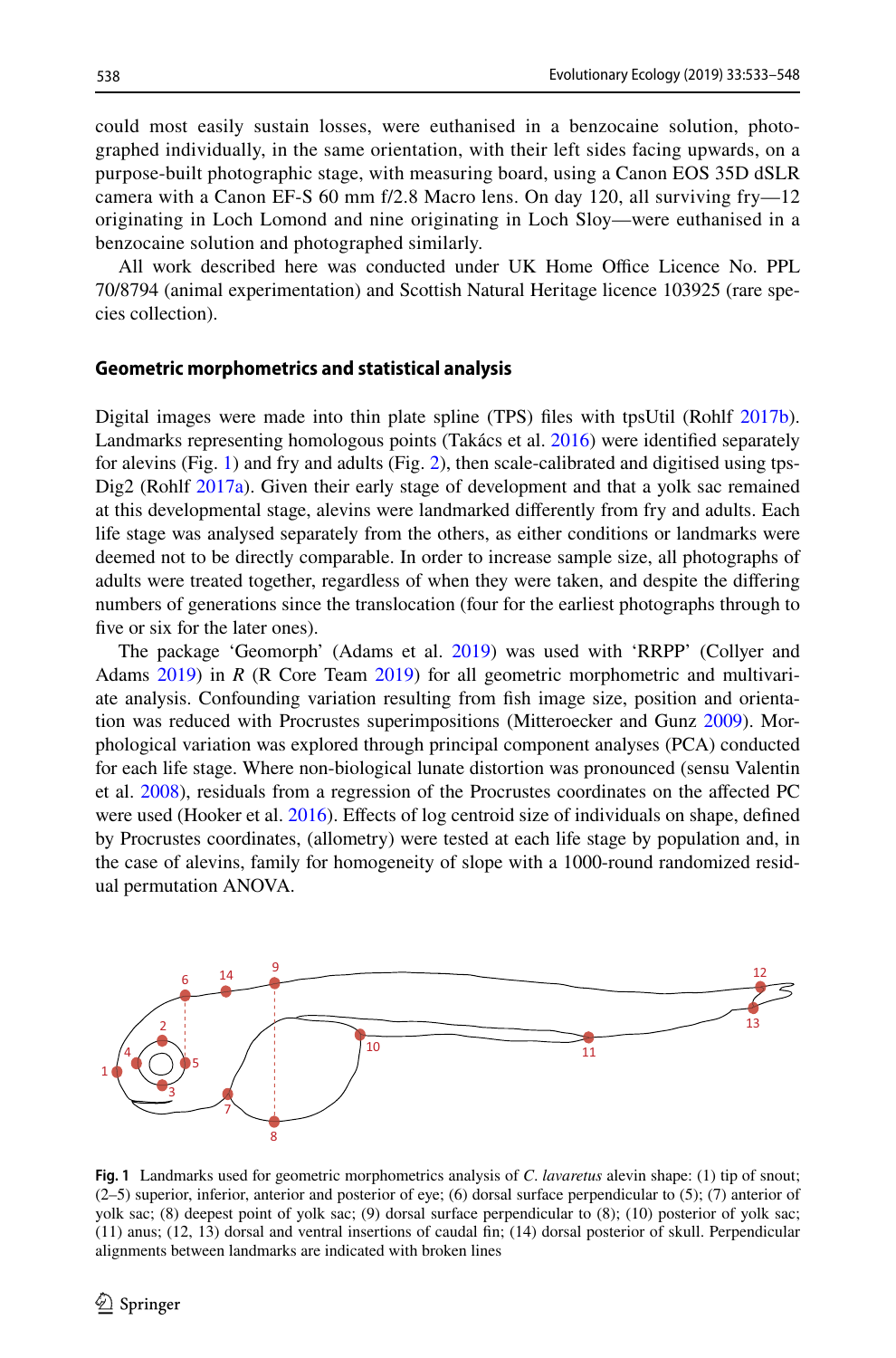

<span id="page-6-0"></span>**Fig. 2** Landmarks used for geometric morphometrics analysis of fry and adult *C*. *lavaretus* shape: (1) tip of snout; (2) posterior of maxilla; (3) anterior of eye; (4) dorsal surface perpendicular to (3); (5) posterior of eye; (6, 7) dorsal and ventral surfaces perpendicular to (5); (8) dorsal posterior of skull; (9) anterior insertion of dorsal fn; (10) anterior insertion of adipose fn; (11, 12) dorsal and ventral junctions of caudal fn; (13) anterior insertion of anal fn; (14) ventral surface perpendicular to (9); (15) anterior insertion of pectoral fn; (16) posterior tip of operculum. Perpendicular alignments between landmarks are indicated with broken lines

Nested Procrustes ANOVAs were performed with 1000-round randomized residual permutation procedures. To compare whitefsh morphologies between lakes of origin, where allometric slopes were parallel, a reduced model tested the efect of log centroid size on shape (compiled from Procrustes coordinates), and a full model added population as an explanatory variable. These models allowed pairwise comparisons of least-squares means distances between populations or families. Where slopes were not parallel, the reduced model tested the efects of slope and either population or family on shape, while the full model added the interaction between either slope and population or slope and family. These models allowed pairwise comparisons of slope vectors.

# **Results**

#### **Alevins**

After lunate distortion in PC1 was accounted for, the PCA (Fig. [3\)](#page-7-0) showed that alevins with high PC1 scores (27.6% PVE) had shallower bodies, longer heads, larger eyes and smaller yolk sacs than those with low scores. High PC2 scores (17.2% PVE) revealed deeper bodies and heads, and larger yolk sacs than low scores. Alevins originating from Loch Lomond were found to show rather less variation than those from Loch Sloy.

Allometric slopes were parallel between the two lakes of origin  $(p=0.172, s$  supporting the null hypothesis of parallel slopes). The full model of the Procrustes ANOVA showed lake of origin to have a significant effect on alevin shape  $(F_{1,72}=3.527, R^2=0.049,$  $Z=2.884$ ,  $p=0.001$ ), and there was clear differentiation between the Loch Lomond and Loch Sloy alevins on the basis of morphology alone (LS means distance=0.015, *Z*=3.662,  $p=0.001$ ). Characteristically, Loch Lomond alevins had larger yolk sacs and shallower bodies compared to those from Loch Sloy, while Loch Sloy alevins showed more pronounced defnition to the dorsal posterior of the skull (Fig. [4](#page-7-1)).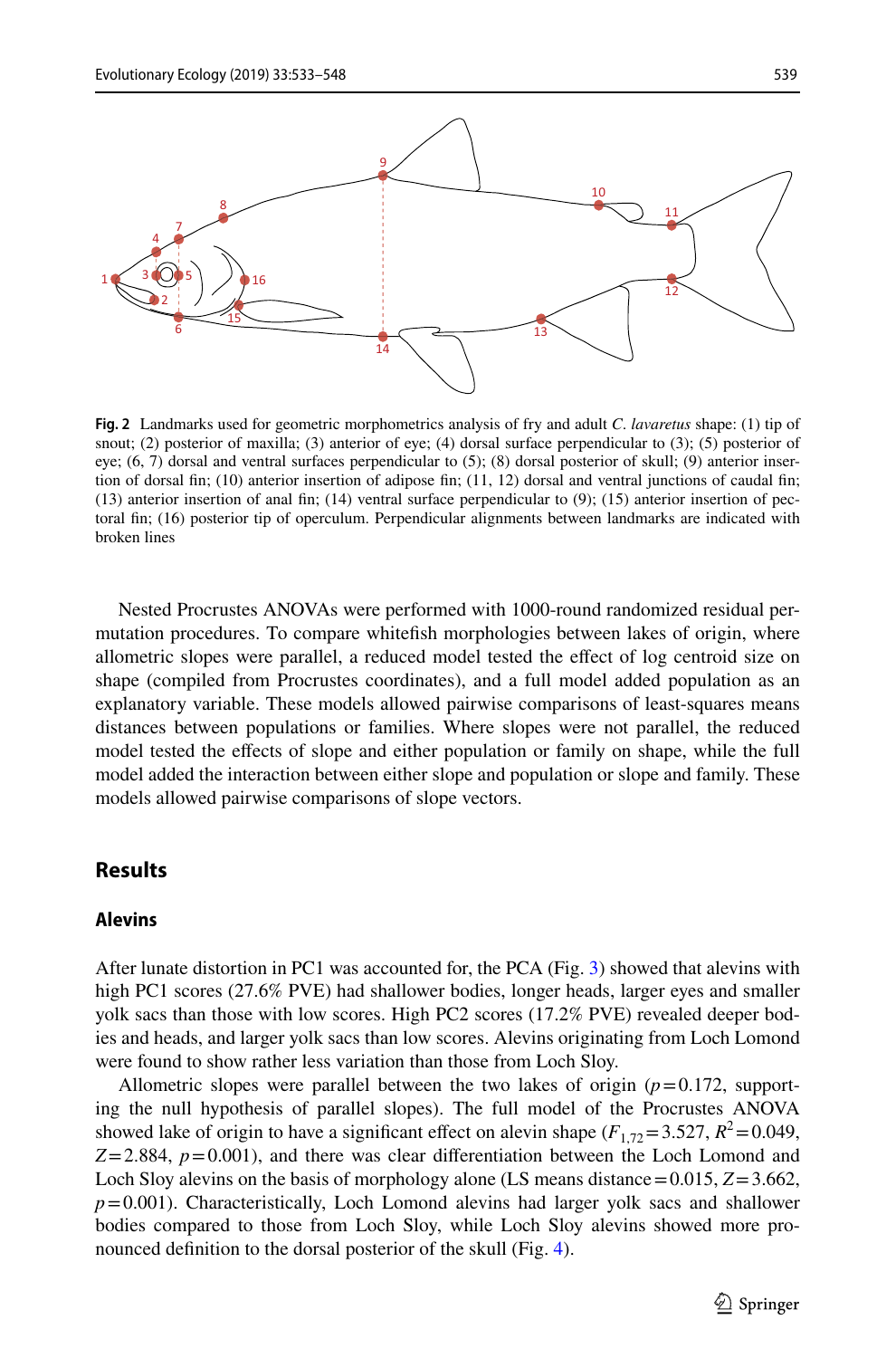

<span id="page-7-0"></span>**Fig. 3** PCA describing the shapes of whitefsh alevins from two families originating from Loch Lomond and three from Loch Sloy. Wireframe deformation grids represent extremes along each axis



<span id="page-7-1"></span>**Fig. 4** Average shape of whitefsh alevins originating in Loch Sloy (black) superimposed upon the average shape of those from Loch Lomond (grey). Loch Sloy alevins characteristically exhibited smaller yoke sacs, deeper bodies, and more pronounced defnition to the dorsal posterior of the skull than the Loch Lomond alevins. For clarity, outline diferences are exaggerated in scale by a factor of ten

At a family level, slopes were not parallel  $(F_{4,65} = 2.132, R^2 = 0.090, Z = 3.723,$  $p=0.001$ ). Between Loch Sloy families, slopes differed significantly (Table [1\)](#page-8-0). However, correlations between the slope vectors of the Loch Lomond families were not signifcant  $(p=0.179)$ .

### **Fry**

Fry with high PC1 scores (34.7% PVE) showed, after accounting for lunate distortion, longer heads, jaws and, especially, caudal peduncles than those with low scores. Deeper heads and bodies, and more ventrally positioned mouths were characteristic of higher PC2 scores (20.5% PVE). Fry originating from Loch Lomond tended more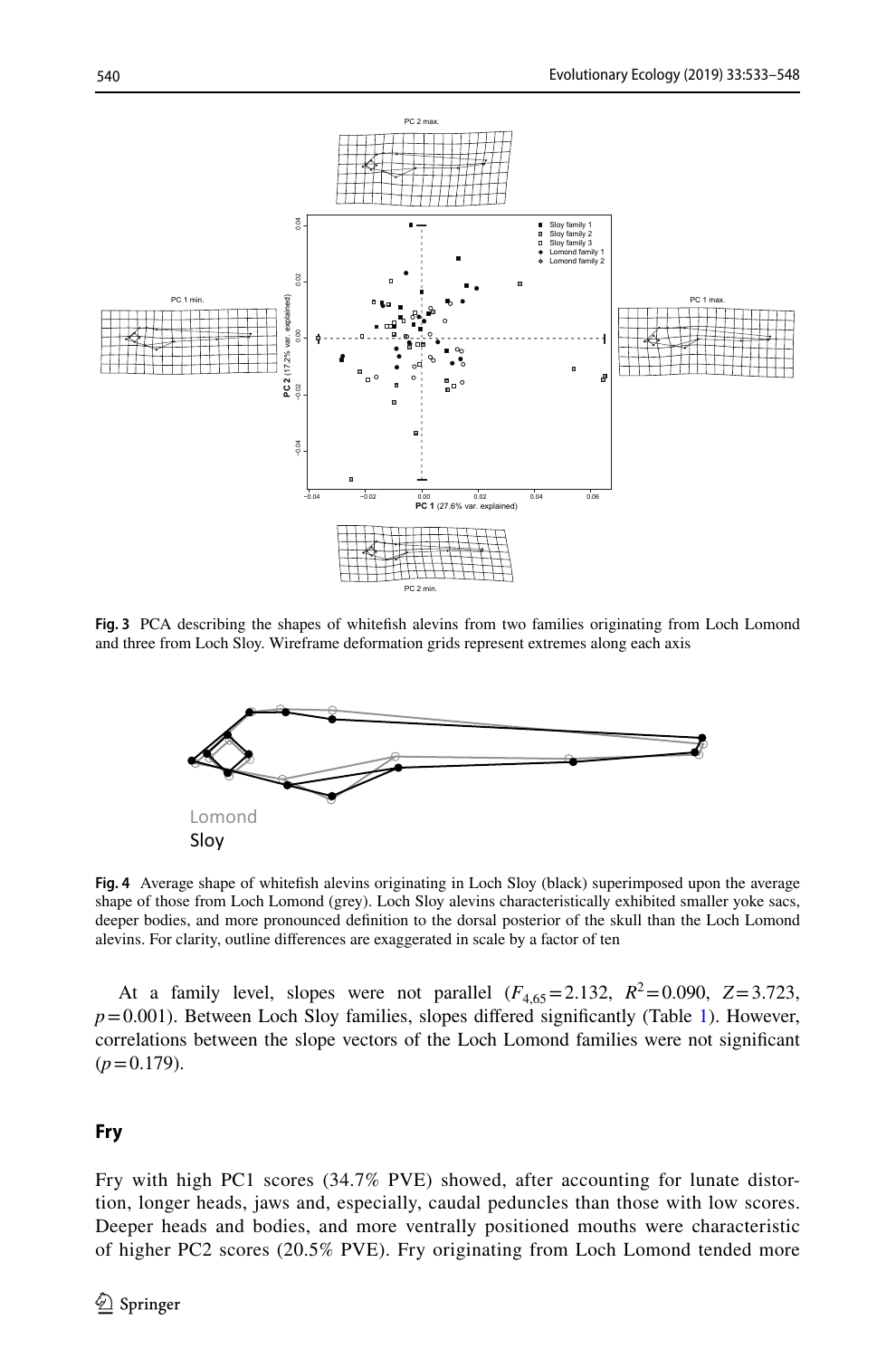<span id="page-8-0"></span>

| Table 1 Pairwise comparisons<br>between whitefish alevin families<br>originating from Lochs Lomond<br>and Sloy: correlations between<br>slope vectors, effect sizes (in<br>bold), and $p$ values (in italics) |                     | Lomond 1 | Lomond 2 | Sloy 1   | Sloy 2   |
|---------------------------------------------------------------------------------------------------------------------------------------------------------------------------------------------------------------|---------------------|----------|----------|----------|----------|
|                                                                                                                                                                                                               | Lomond <sub>2</sub> | $-0.171$ |          |          |          |
|                                                                                                                                                                                                               |                     | 1.005    |          |          |          |
|                                                                                                                                                                                                               |                     | 0.179    |          |          |          |
|                                                                                                                                                                                                               | Sloy 1              | $-0.331$ | 0.012    |          |          |
|                                                                                                                                                                                                               |                     | 1.742    | 0.928    |          |          |
|                                                                                                                                                                                                               |                     | 0.065    | 0.181    |          |          |
|                                                                                                                                                                                                               | Sloy 2              | 0.127    | 0.012    | $-0.469$ |          |
|                                                                                                                                                                                                               |                     | 0.624    | 1.385    | 4.019    |          |
|                                                                                                                                                                                                               |                     | 0.246    | 0.110    | $0.005*$ |          |
|                                                                                                                                                                                                               | Sloy 3              | 0.328    | $-0.043$ | $-0.150$ | $-0.363$ |
|                                                                                                                                                                                                               |                     | $-0.511$ | 0.224    | 1.167    | 2.052    |
|                                                                                                                                                                                                               |                     | 0.668    | 0.383    | 0.149    | $0.046*$ |

Signifcant diferences are marked with an asterisk



<span id="page-8-1"></span>**Fig. 5** PCA describing the shapes of whitefsh fry originating from Loch Lomond and Loch Sloy. Wireframe deformation grids represent extremes along each axis

towards low PC1 and PC2 scores than did those from Loch Sloy (Fig. [5](#page-8-1)). Allometric slopes were not parallel ( $F_{1,17}$ =2.057,  $R^2$ =0.086, *Z*=2.127,  $p$ =0.016), and correlations between slope vectors signifcantly diferentiated fry by their lake of origin (−0.506, *Z*=2.767, *p*=0.005).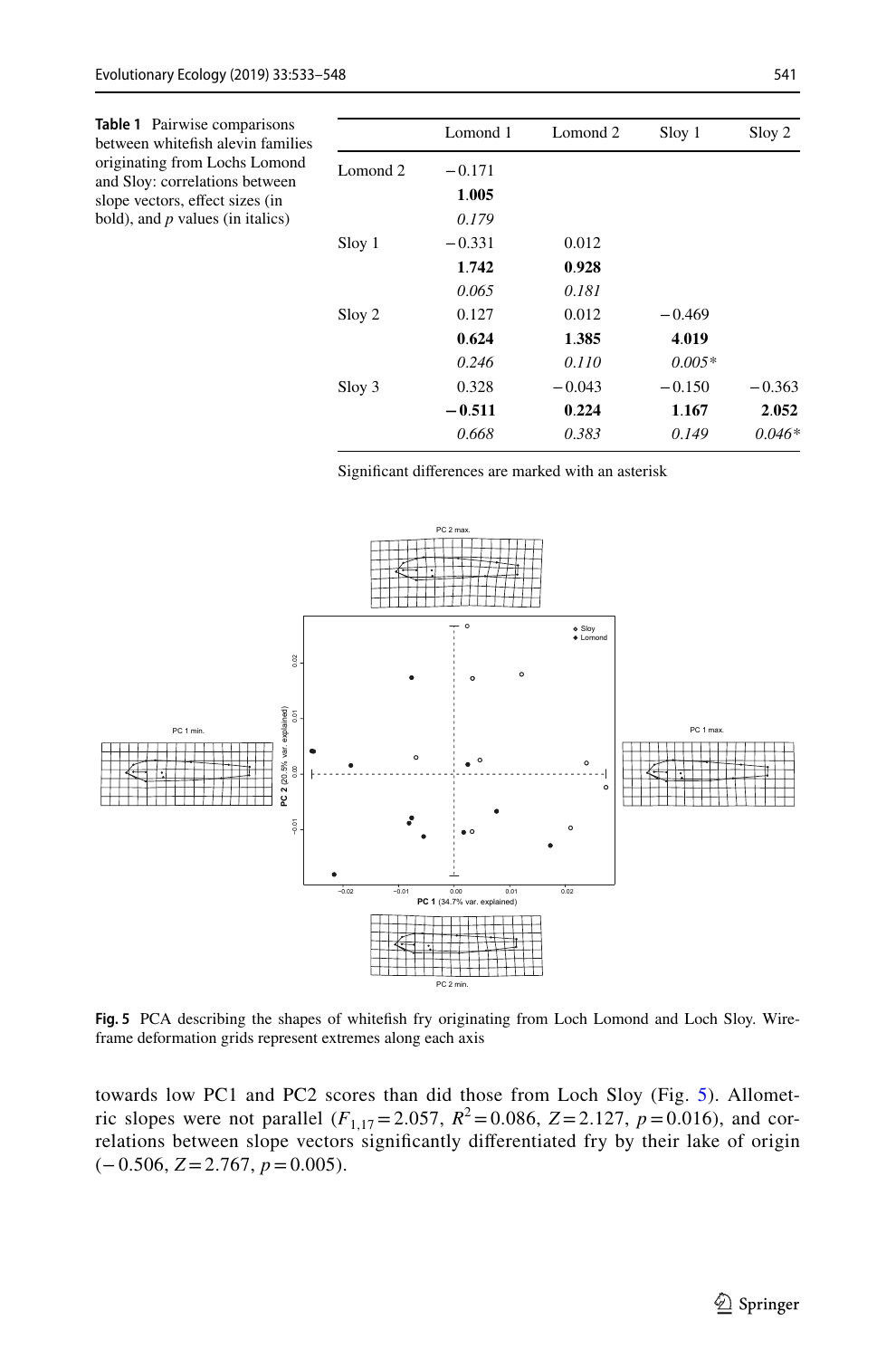

<span id="page-9-0"></span>**Fig. 6** PCA describing the shapes of whitefsh adults originating from Loch Lomond and Loch Sloy. Wireframe deformation grids represent extremes along each axis

### **Adults**

Lunate distortion was accounted for in the PCA for adults (Fig. [6\)](#page-9-0) at PC1. Whitefsh with high PC1 scores (20.2% PVE) showed shorter, less tapered heads and jaws, and smaller eyes than those with low scores; while high PC2 scores (15.4% PVE) indicated deeper heads and bodies, and more ventrally positioned mouths than low scores. Fish caught in Loch Lomond tended to higher PC1 scores than did those from Loch Sloy. The allometric slopes of the two populations were not parallel  $(F_{1,161}=2.211, R^2=0.013, Z=2.183,$  $p=0.010$ ), and the pairwise comparison of populations showed clear differentiation in the correlation between slope vectors  $(0.184, Z=2.248, p=0.031)$ .

# **Discussion**

The signifcant diferences in morphology seen between adult whitefsh from the donor and refuge populations (Loch Lomond and Loch Sloy, respectively) in the present study accord with those found by Etheridge et al. [\(2010](#page-13-15)). This was unaffected by the discrepancies in the number of generations since the translocation between the two studies (four for Etheridge et al. [2010](#page-13-15); and between four and six for the present study). Although heritability of morphological traits was not tested directly, and other explanations are possible and examined below, this study suggests that the diferences in adult morphology between populations are, at least in part, inherited. This is distinct from the suggestion by Etheridge et al. [\(2010](#page-13-15))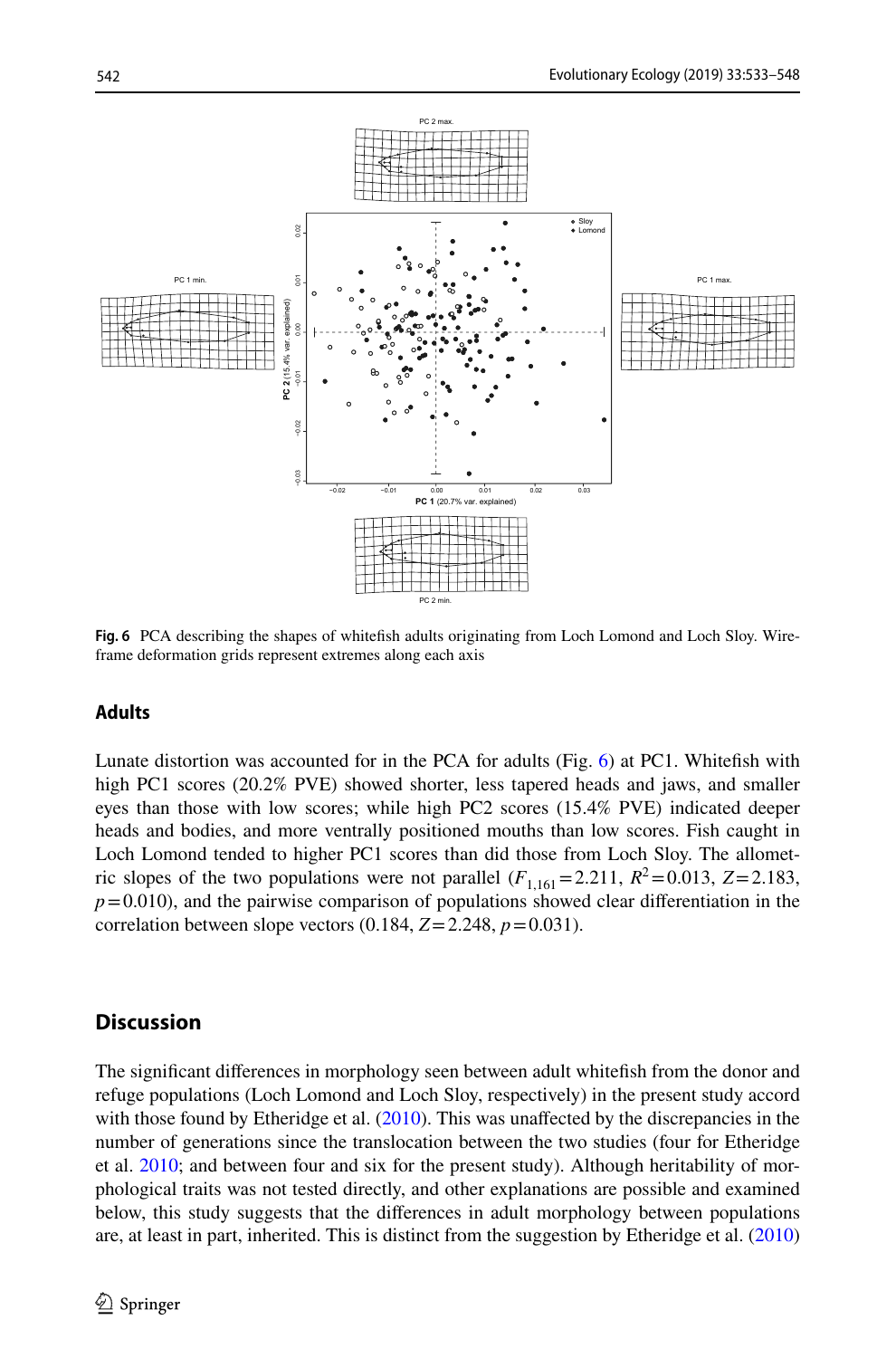that the diferences may largely be due to environmentally induced plastic changes in phenotype (sensu West-Eberhard [2005;](#page-14-21) Ghalambor et al. [2007\)](#page-13-6).

Unfed alevins originating from eggs of whitefsh from each of the two lakes, incubated in a common environment, showed clear morphological diferences from the moment of hatching. Fry raised in a common environment, and thus unable to exhibit a diferential environmental response (Alexander and Adams [2004\)](#page-12-14), also still showed marked diferences in phenotype depending upon their lake origin. Of course, evidence of the heritability of morphological traits presented here does not preclude a role for plasticity in also shaping the morphologies of whitefsh in these lakes; plasticity may indeed overlay the efects of inheritance, and drive further diferences during ontogeny (Fusco and Minelli [2010](#page-13-3); Parsons et al. [2011](#page-14-11)). However, it is clear that a major driver of the morphological divergence between whitefsh in the wild from the donor and conservation refuge populations is that of inherited diferences.

Although not tested directly here, there are several routes through which change through inheritance may have arisen during the translocation in Loch Sloy. The frst is that the observed diferences between juveniles from the two populations reared in the common garden study may be the result of difering parental efects, in which the parents' phenotypes infuence those of ofspring beyond the direct efects of genes (Räsänen and Kruuk [2007\)](#page-14-7). This may take the form of gamete provisioning, in which the size, lipid content and/ or fatty acid composition of ova can play a role in eventual alevin phenotype and ftness (Wiegand et al. [2007](#page-15-0); Johnston [2018](#page-13-21); Shaw et al. [2018](#page-14-22)). Alternatively, transgenerational epigenetic efects may be responsible for the divergent phenotypes. Under such efects, the environment to which the parents of the ofspring used in this experiment were exposed may have had a direct epigenetic effect on the offspring in this experiment (True et al. [2004;](#page-14-8) Heard and Martienssen [2014;](#page-13-11) Spadafora [2018\)](#page-14-23). However, given the small sample sizes, particularly of fry, the likelihood of either of these transgenerational possibilities is difficult to assess.

Otherwise, it may be genuine functional genetic divergence resulting from diferential selection pressures in the two lakes, that has resulted in the phenotypic divergence of the two whitefsh populations. Signifcant genetic divergence has been seen before in similar translocation circumstances: after discounting founder efects and genetic drift, involving a closely related coregonid species, vendace (*C*. *albula*), this occurred in less than a century (Vuorinen et al. [1991\)](#page-14-24). Recently, evidence of at least one private microsatellite allele in the Loch Sloy population has been found, which is presumed to have arisen through genetic mutation (Præbel et al. [2019\)](#page-14-25). In contradistinction to genetic drift, genes underlying traits under selection, whether mutation-order or ecologically mediated, can be rapid, as natural selection leads alleles to fixation (Schluter [2009\)](#page-14-3), which would be not observed using neutral markers (c.f. Thompson et al. [2008\)](#page-14-9).

Another possibility is that genetic diferences are the result of founder efects resulting from the translocation process itself (e.g. Hauser et al. [1995](#page-13-22); Weeder et al. [2005](#page-14-26)). This would be likely to occur if the genetic diversity of the whitefsh used during the translocation were restricted. However, attention was given to maximise genetic diversity in those fish used to create the refuge population (Maitland and Lyle [1992,](#page-13-23) [2013\)](#page-13-14). Although it does not address genes underlying selected traits, the evidence from selection-neutral genetic markers is that a very substantive proportion of genetic variation was captured during the process of forming the conservation refuge site (Etheridge et al. [2010;](#page-13-15) Præbel et al. [2019](#page-14-25)). Therefore, it seems unlikely that founder effects are wholly responsible for the differences described here, although they cannot be entirely discounted.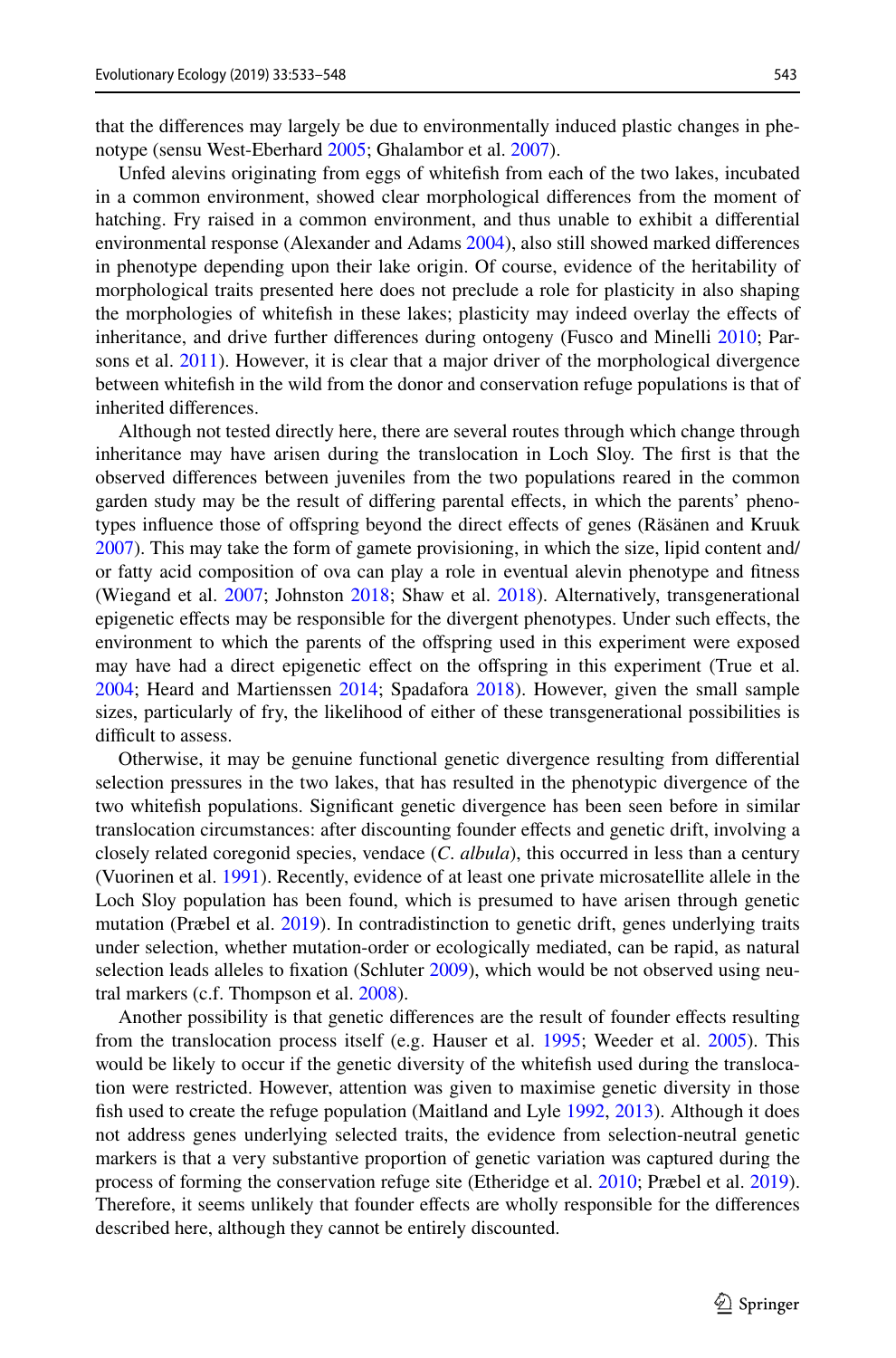Similarly, genetic drift is also unlikely to be a major driver of the diferences described here, although, again, this cannot be entirely discounted, as genes underlying traits under selection have not been investigated. There is, however, evidence of only a very small loss of allelic richness in the Loch Sloy population compared to that of Loch Lomond using selection-neutral markers (Thompson et al. [2008\)](#page-14-9). The time has also been rather short for a non-selective process to act: only fve or six generations since the translocation over which drift might have had an efect (Brown et al. [1991](#page-12-10)), thus making drift as the sole explanation also unlikely.

Because an exact replication of the environmental conditions of the donor lake in the refuge site is, in practice, impossible (Etheridge et al.  $2010$ ), it is reasonable to suppose that there is at least some diferential selection pressure exerted on the two whitefsh populations, and that the resultant genetic responses may be adaptive. It has been repeatedly noted that difering foraging habitats, particularly those across benthic to pelagic niches can stimulate adaptive phenotypic responses in many species of fsh in recently glaciated lakes (e.g. Smith and Skúlason [1996](#page-14-1)). Morphology, especially, correlates strongly with diet (Adams and Huntingford [2002](#page-12-15); Kahilainen and Østbye [2006](#page-13-24); Østbye et al. [2005\)](#page-13-25). The transgenerational traits of Loch Lomond whitefsh such as a slender head and narrower body are associated with a pelagic feeder (Etheridge et al. [2012\)](#page-13-13), and Loch Lomond whitefsh are known to feed primarily on zooplankton in the pelagic (Pomeroy [1991\)](#page-14-27). In contrast, the more robust head and body of Loch Sloy whitefsh are more characteristic of benthic feeders (Parsons and Robinson [2007;](#page-13-26) McPhee et al. [2012\)](#page-13-2). Together, divergent morphologies along the benthic and pelagic habitats are consistent with whitefsh in the two lakes exploiting diferent niches that, in turn, result in diferent selection pressures on each population.

Such a divergence of the refuge from the donor population has considerable consequences for conservation translocations. The *raison d'être* of a conservation refuge is to protect the potential diversity of the donor population to the extent that members of the refuge population could be reintroduced to the original site without a reduction in fitness (Stockwell et al. [1996](#page-14-28); Moritz [1999;](#page-13-27) Etheridge et al. [2010\)](#page-13-15). The findings here suggest that this goal is likely to be signifcantly eroded. Had the morphological differences of the Loch Sloy whitefsh compared to those from Loch Lomond been just the result of plastic responses of the refuge population to a new environment (sensu West-Eberhard [1989\)](#page-14-4), then such conservation aims would not be impaired (Etheridge et al. [2010\)](#page-13-15), assuming no further evolutionary change in the donor population. However, signifcant evolutionary divergence between donor and refuge populations, through whatever mechanism, undermines the validity of a refuge conservation approach. This study demonstrates that it may not be possible to initiate a conservation translocation into another habitat, no matter how carefully executed, without the possibility of inducing directional selection on the translocated population, thereby afecting its phenotypic and/or genetic diversity, as it establishes in the refuge.

A fnal surprising element of this study was the diferences in morphology between individual families of alevins, particularly among those originating in Loch Sloy. They may represent diferential phenotypic responses to a new environment, potentially with alternative resources that efect disruptive selection (Skúlason and Smith [1995;](#page-14-29) Robinson and Parsons [2002;](#page-14-5) Crispo et al. [2006\)](#page-12-16). However, the greater variance found amongst the Loch Sloy alevins was at odds with predictions that larger, more heterogeneous ecosytems, such as Loch Lomond, should harbour greater phenotypic variety (Recknagel et al. [2017\)](#page-14-13). Of course, this could simply be due to natural population variance. In any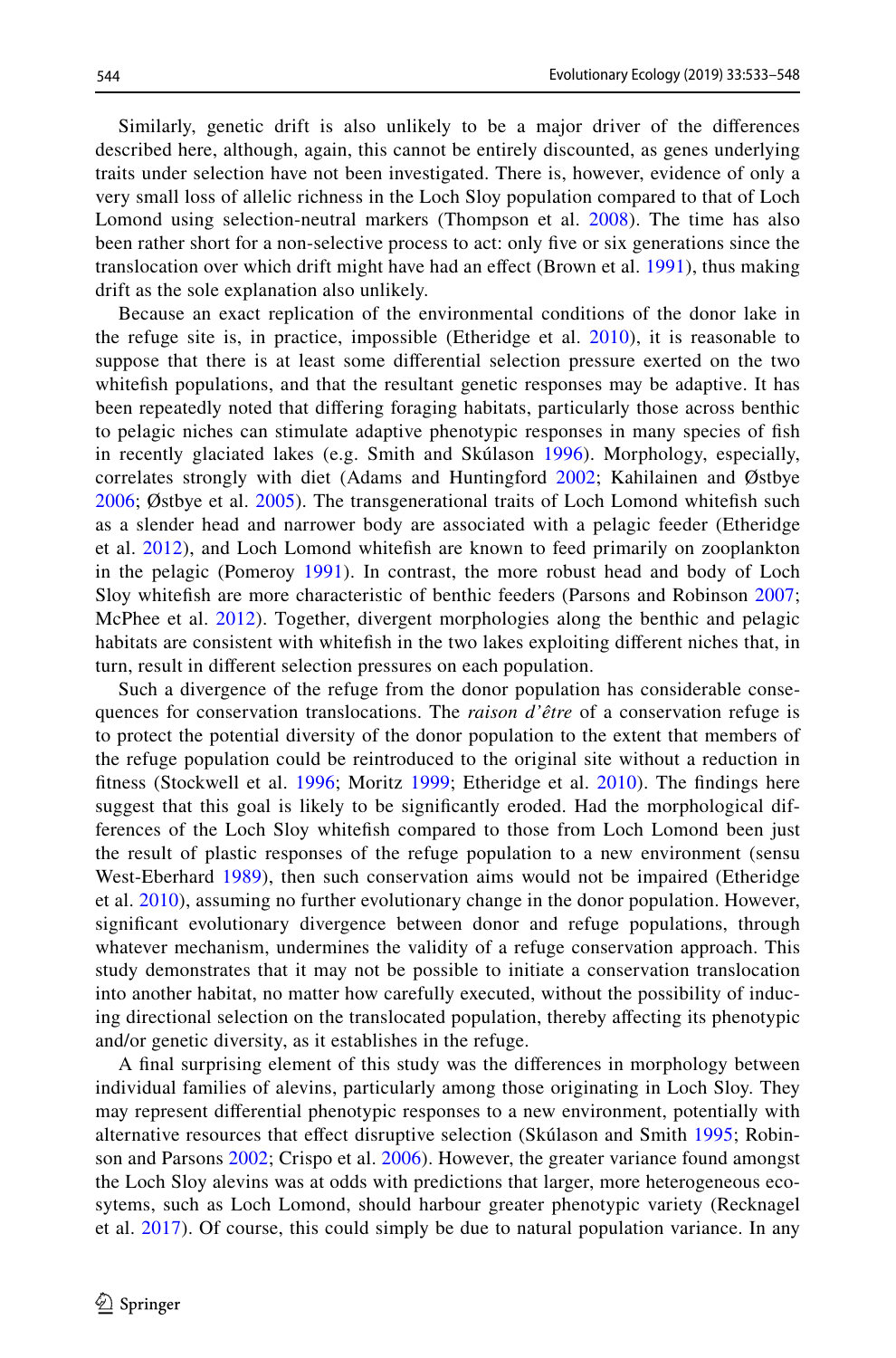case, with only fve families sampled incipient resource polymorphism must remain, for now, merely a hypothesis for future study.

**Acknowledgements** The assistance of Alexander Lyle and Jessica Rodger in sample collection, and Navin Chahal in husbandry, is gratefully acknowledged.

# **Compliance with ethical standards**

**Confict of interest** All authors declare that they have no confict of interest.

**Open Access** This article is distributed under the terms of the Creative Commons Attribution 4.0 International License ([http://creativecommons.org/licenses/by/4.0/\)](http://creativecommons.org/licenses/by/4.0/), which permits unrestricted use, distribution, and reproduction in any medium, provided you give appropriate credit to the original author(s) and the source, provide a link to the Creative Commons license, and indicate if changes were made.

# **References**

- <span id="page-12-15"></span>Adams CE, Huntingford FA (2002) The functional signifcance of inherited diferences in feeding morphology in a sympatric polymorphic population of *Arctic charr*. Evol Ecol 16:15–25
- <span id="page-12-5"></span>Adams CE, Huntingford FA (2004) Incipient speciation driven by phenotypic plasticity? Evidence from sympatric populations of *Arctic charr*. Biol J Linn Soc 81:611–618
- <span id="page-12-7"></span>Adams CE, Maitland PS (1998) The rufe population of Loch Lomond, Scotland: its introduction, population expansion, and interaction with native species. J Great Lakes Res 24(2):249–262
- <span id="page-12-8"></span>Adams CE, Tippett R (1991) Powan, *Coregonus lavaretus* (L.), ova predation by newly introduced rufe, *Gymnocephalus cernuus* (L.), in Loch Lomond, Scotland. Aquac Res 22(2):239–246
- <span id="page-12-9"></span>Adams CE, Lyle AA, Dodd JA, Bean CW, Winfeld IJ, Gowans ARD, Stephen A, Maitland PS (2014) Translocation as a conservation tool: case studies from rare freshwater fshes in Scotland. Glasg Nat 26(1):17–24
- <span id="page-12-2"></span>Adams CE, Bean CW, Dodd JA, Down A, Etheridge EC, Gowans ARD, Hooker OE, Knudsen R, Lyle AA, Winfeld IJ, Præbel K (2016) Inter and intra-population phenotypic and genotypic structuring in the European whitefsh *Coregonus lavaretus*, a rare freshwater fsh in Scotland. J Fish Biol 88:580–594
- <span id="page-12-12"></span>Adams DC, Collyer ML, Kaliontzopoulou A (2019) Geomorph: software for geometric morphometric analysis. R package version 3.1.0. [https://cran.r-project.org/package=geomorph](https://cran.r-project.org/package%3dgeomorph)
- <span id="page-12-14"></span>Alexander GD, Adams CE (2004) Exposure to a common environment erodes inherited between-population trophic morphology diferences in *Arctic charr*. J Fish Biol 64:253–257
- <span id="page-12-11"></span>Appleberg M, Berger H-M, Hesthagen T, Kleiven E, Kurkilahti M, Raitaniemi J, Rask M (1995) Development and intercalibration of methods in nordic freshwater fsh monitoring. Water Air Soil Pollut 85(2):401–406
- <span id="page-12-6"></span>Beaumont AR, Bray J, Murphy JM, Winfeld IJ (1995) Genetics of whitefsh and vendace in England and Wales. J Fish Biol 46:880–890
- <span id="page-12-1"></span>Bernatchez L, Wilson CC (1998) Comparative phylogeography of Nearctic and Palearctic fshes. Mol Ecol 7:431–452
- <span id="page-12-3"></span>Brown EAR, Scott DBC (1994) Life histories of the powan, *Coregonus lavatretus* (L.) (Salmonidae, Corgoninae) of Loch Lomond and Loch Eck. Hydrobiologia 290:121–133
- <span id="page-12-10"></span>Brown EAR, Finnigan N, Scott DBC (1991) A life table for powan, *Coregonus lavaretus* (L.) in Loch Lomond, Scotland: a basis for conservation strategy. Aquat Conserv Mar Freshw Ecosyst 1:183–187
- <span id="page-12-0"></span>Carvalho GR (1993) Evolutionary aspects of fsh distribution: genetic variability and adaptation. J Fish Biol 43(Suppl. A):53–73
- <span id="page-12-13"></span>Collyer ML, Adams DC (2019) RRPP: linear model evaluation with randomized residuals in a permutation procedure. <https://cran.r-project.org/web/packages/RRPP>. Accessed 23 Mar 2019
- <span id="page-12-16"></span>Crispo E, Bentzen P, Reznick DN, Kinnison MT, Hendry AP (2006) The relative infuence of natural selection and geography on gene fow in guppies. Mol Ecol 15:49–62
- <span id="page-12-4"></span>Draghi JA, Whitlock MC (2012) Phenotypic plasticity facilitates mutational variance, genetic variance, and evolvability along the major axis of environmental variation. Evolution 66(9):2891–2902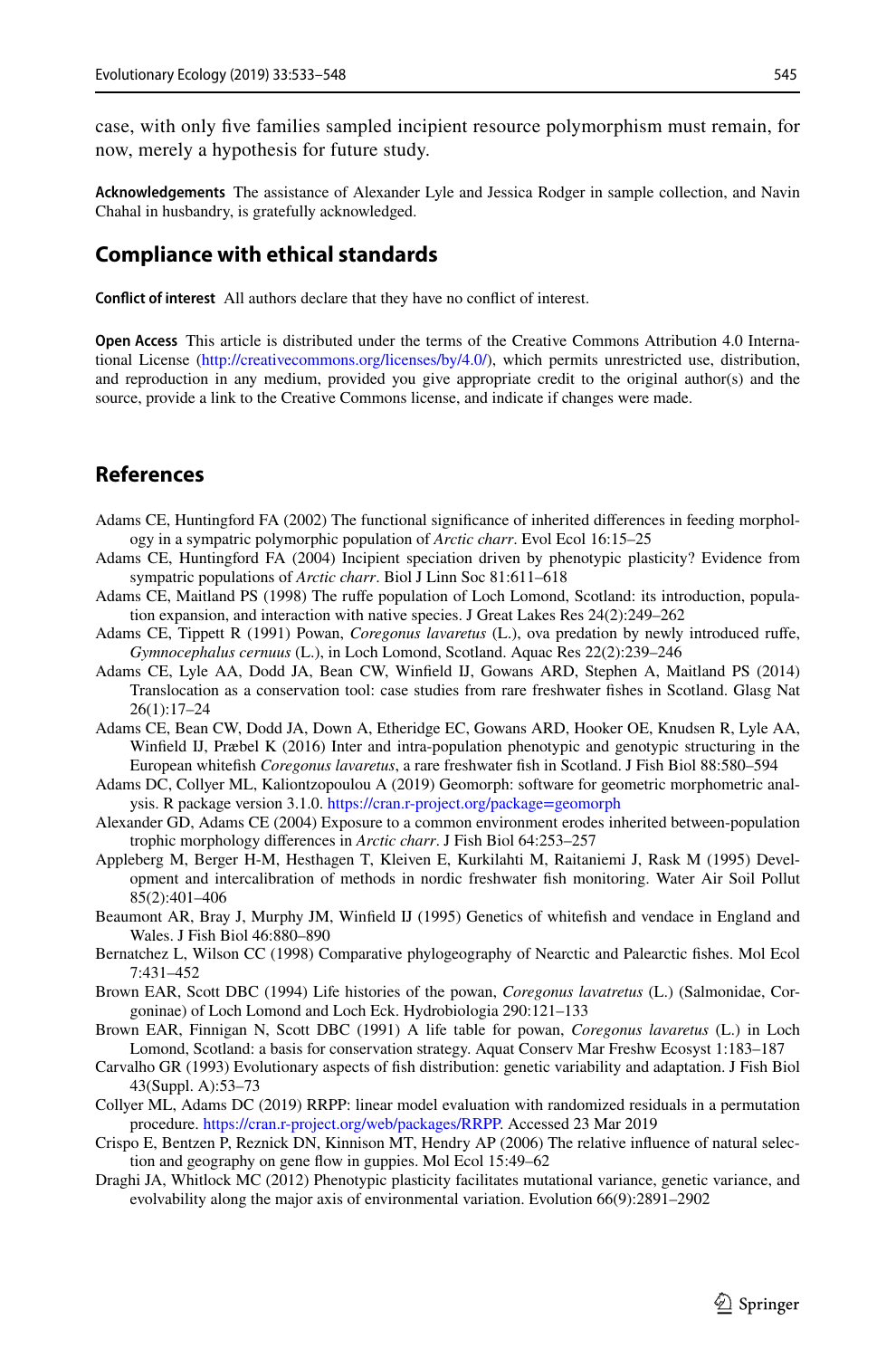- <span id="page-13-15"></span>Etheridge EC, Bean CW, Maitland PS, Adams CE (2010) Morphological and ecological responses to a conservation translocation of powan (*Coregonus lavaretus*) in Scotland. Aquat Conserv Mar Freshw Ecosyst 20:274–281
- <span id="page-13-13"></span>Etheridge EC, Bean CW, Maitland PS, Ballantyne S, Adams CE (2012) Discontinuous infraspecifc variation in ecological and morphological traits has consequences for conservation of powan (*Coregonus lavaretus*) in Scotland. Adv Limnol 63:505–517
- <span id="page-13-3"></span>Fusco G, Minelli A (2010) Phenotypic plasticity in development and evolution: facts and concepts. Phil Trans R Soc B 365:547–556
- <span id="page-13-6"></span>Ghalambor CK, McKay JK, Carroll SP, Reznick DN (2007) Adaptive versus non-adaptive phenotypic plasticity and the potential for contemporary adaptation in new environments. Funct Ecol 21:394–407
- <span id="page-13-1"></span>Gíslason D, Ferguson MM, Skúlason S, Snorrason SS (1999) Rapid and coupled phenotypic and genetic divergence in Icelandic *Arctic charr* (*Salvelinus alpinus*). Can J Fish Aquat Sci 53:2229–2234
- <span id="page-13-12"></span>Hartley SE (1995) Mitochondrial DNA analysis distinguishes between British populations of the whitefsh. J Fish Biol 47(Suppl. A):145–155
- <span id="page-13-22"></span>Hauser L, Carvalho GR, Pitcher TJ (1995) Morphological and genetic diferentiation of the African clupeid *Limnothrissa miodon* 34 years after its introduction to Lake Kivu. J Fish Biol 47(Suppl. A):127–144
- <span id="page-13-11"></span>Heard E, Martienssen RA (2014) Transgenerational epigenetic inheritance: myths and mechanisms. Cell 157(1):95–109
- <span id="page-13-5"></span>Hendry AP (2016) Key questions on the role of phenotypic plasticity in eco-evolutionary dynamics. J Hered 107(1):25–41
- <span id="page-13-20"></span>Hooker OE, Barry J, Van Leeuwen TE, Lyle A, Newton J, Cunningham P, Adams CE (2016) Morphological, ecological and behavioural diferentiation of sympatric profundal and pelagic *Arctic charr* (*Salvelinus alpinus*) in Loch Dughaill Scotland. Hydrobiologia 783(1):209–221
- <span id="page-13-8"></span>Januszkiewicz AJ, Robinson BW (2007) Divergent walleye (*Sander vitreus*)-mediated inducible defences in the centrarchid pumpkinseed sunfsh (*Lepomis gibbosus*). Biol J Linn Soc 90:25–36
- <span id="page-13-21"></span>Johnston TA (2018) Egg size and lipid content of lake trout (*Salvelinus namaycush*) in the wild and in captivity. Can J Fish Aquat Sci.<https://doi.org/10.1139/cjfas-2017-0408>
- <span id="page-13-24"></span>Kahilainen K, Østbye K (2006) Morphological diferentiation and resource polymorphism in three sympatric whitefsh *Coregonus lavaretus* (L.) forms in a subarctic lake. J Fish Biol 68:63–79
- <span id="page-13-0"></span>Klemetsen A (2013) The most variable vertebrate on earth. J Ichthyol 53(10):781–791
- <span id="page-13-17"></span>Lema SC, Nevitt GN (2006) Testing an ecophysiological mechanism of morphological plasticity in pupfsh and its relevance to conservation eforts for endangered Devils Hole pupfsh. J Exp Biol 209:3499–3509
- <span id="page-13-4"></span>Levis NA, Pfennig DW (2016) Evaluating 'plasticity-frst' evolution in nature: key criteria and empirical approaches. Trends Ecol Evol 31(7):563–574
- <span id="page-13-18"></span>Loch Lomond Fisheries Trust (2018) Educate and inform: Lomond in the classroom. [http://www.llft.org/what](http://www.llft.org/what-we-do/educate-and-inform/)[we-do/educate-and-inform/](http://www.llft.org/what-we-do/educate-and-inform/). Accessed Apr 2019
- <span id="page-13-16"></span>Lundsgaard-Hansen B, Matthews B, Vonlanthen P, Taverna A, Seehausen O (2013) Adaptive plasticity and genetic divergence in feeding efficiency during parallel adaptive radiation of whitefish (*Corgonus* spp.). J Evol Biol 26:483–498
- <span id="page-13-23"></span>Maitland PS, Lyle AA (1992) Conservation of freshwater fsh in the British Isles: proposals for management. Aquat Conserv Mar Freshw Ecosyst 2:165–183
- <span id="page-13-14"></span>Maitland PS, Lyle AA (2013) Ex situ and in situ approaches, including assisted reproduction, for the conservation of native species of charr (Salmindae) and whitefsh (Coregonidae) in Scotland. Int Zoo Yb 47:129–139
- <span id="page-13-10"></span>Matute DR (2013) The role of founder efects on the evolution of reproductive isolation. J Evol Biol 26:2299–2311
- <span id="page-13-2"></span>McPhee MV, Noakes DLG, Allendorf FW (2012) Developmental rate: a unifying mechanism for sympatric divergence in postglacial fshes. Curr Zool 58:21–34
- <span id="page-13-19"></span>Mitteroecker P, Gunz P (2009) Advances in geometric morphometrics. Evol Biol 39:235–247
- <span id="page-13-27"></span>Moritz C (1999) Conservation units and translocations: strategies for conserving evolutionary processes. Hereditas 130:217–228
- <span id="page-13-9"></span>Nosil P (2012) Ecological speciation. Oxford University Press, Oxford
- <span id="page-13-25"></span>Østbye K, Næsje TF, Bernatchez L, Sandlund OT, Hindar K (2005) Morphological divergence and origin of sympatric populations of European whitefsh (*Coregonus lavaretus* L.) in Lake Femund, Norway. J Evol Biol 8:683–702
- <span id="page-13-7"></span>Parsons KJ, Robinson BW (2006) Replicated evolution of integrated plastic responses during early adaptive divergence. Evolution 60(4):801–813
- <span id="page-13-26"></span>Parsons KJ, Robinson BW (2007) Foraging performance of diet-induced morphotypes in pumpkinseed sunfsh (*Lepomis gibbosus*) favours resource polymorphism. J Evol Biol 20:673–684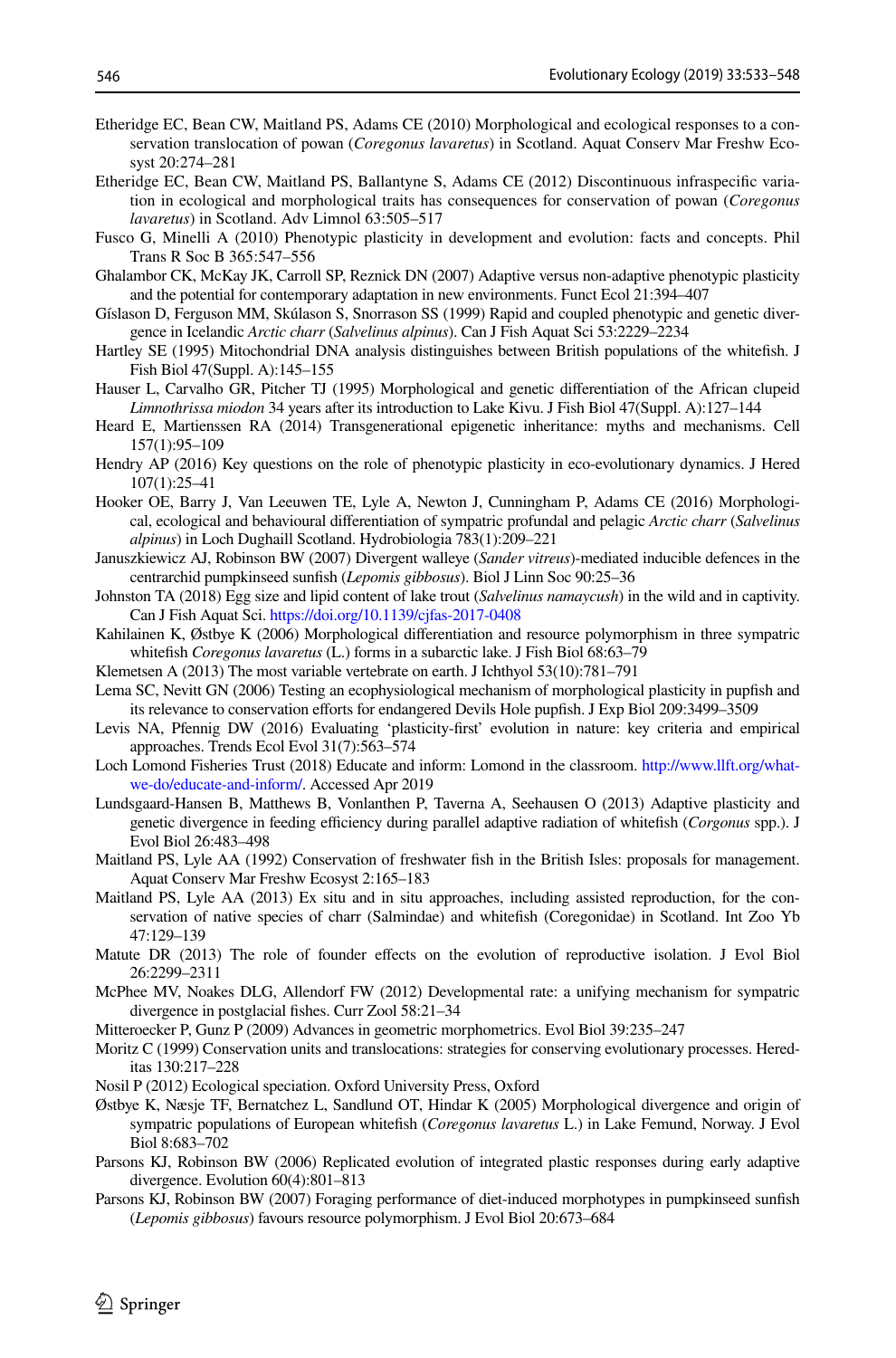- <span id="page-14-11"></span>Parsons KJ, Sheets HD, Skúlason S, Ferguson MM (2011) Phenotypic plasticity, heterochrony and ontogenetic repatterning during juvenile development of divergent *Arctic charr* (*Salvelinus alpinus*). J Evol Biol 24:1640–1652
- <span id="page-14-12"></span>Pfennig DW, Wund MA, Snell-Rood EC, Cruickshank T, Schlichting CD, Moczek AP (2010) Phenotypic plasticity's impacts on diversifcation and speciation. Trends Ecol Evol 25(8):459–467
- <span id="page-14-27"></span>Pomeroy PP (1991) A comparative assessment of temporal variation in diet of powan, *Coregonus lavaretus* (L.), from Loch Lomond and Loch Eck, Scotland, UK. J Fish Biol 38:457–478
- <span id="page-14-25"></span>Præbel K, Bean CW, Dodd JA, Etheride EC, Gowans ARD, Knudsen R, Lyle AA, Maitland PS, Winfeld IJ, Adams CE (2019) Allelic losses and gains of a high conservation value fsh, *Coregonus lavaretus*. Available at SSRN: [https://papers.ssrn.com/sol3/papers.cfm?abstract\\_id=3358962](https://papers.ssrn.com/sol3/papers.cfm%3fabstract_id%3d3358962)
- <span id="page-14-6"></span>Price TD, Qvarnström A, Irwin DI (2003) The role of phenotypic plasticity in driving genetic evolution. Proc R Soc Lond B 270:1433–1440
- <span id="page-14-19"></span>R Core Team (2019) R: a language and environment for statiscal computing. R Foundation for Statistical Computing, Vienna.<https://www.R-project.org/>

<span id="page-14-7"></span>Räsänen K, Kruuk LEB (2007) Maternal efects and evolution at ecological time-scales. Funct Ecol 21:408–421

- <span id="page-14-13"></span>Recknagel H, Hooker OE, Adams CE, Elmer KR (2017) Ecosystem size predicts eco-morphological variability in a postglacial diversifcation. Ecol Evol 7:5560–5570
- <span id="page-14-5"></span>Robinson BW, Parsons KJ (2002) Changing times, spaces, and faces: tests and implications of adaptive morphological plasticity in the fshes of northern postglacial lakes. Can J Fish Aquat Sci 59:1819–1833
- <span id="page-14-18"></span>Rohlf FJ (2017a) tpsDig2 version 2.30. Department of Ecology and Evolution, State University, Stony Brook, New York
- <span id="page-14-16"></span>Rohlf FJ (2017b) tpsUtil version 1.74. Department of Ecology and Evolution, State University, Stony Brook, New York
- <span id="page-14-15"></span>Rottman RW, Shiremann JV (1988) Hatching jar that is inexpensive and simple to assemble. Prog Fish Cult 50:57–58
- <span id="page-14-0"></span>Schluter D (2000) The ecology of adaptive radiation. Oxford University Press, New York
- <span id="page-14-3"></span>Schluter D (2009) Evidence for ecological speciation and its alternative. Science 323:737–741
- <span id="page-14-10"></span>Schneider RF, Meyer A (2017) How plasticity, genetic assimilation and cryptic genetic variation may contribute to adaptive radiations. Mol Ecol 26:330–350
- <span id="page-14-22"></span>Shaw SL, Sass GG, VanDeHey JA (2018) Maternal efects better predict walleye recruitment in Escanaba Lake, Wisconsin, 1957–2015: implications for regulations. Can J Fish Aquat Sci. [https://doi.org/10.1139/cjfas](https://doi.org/10.1139/cjfas-2017-0318) [-2017-0318](https://doi.org/10.1139/cjfas-2017-0318)
- <span id="page-14-29"></span>Skúlason S, Smith TB (1995) Resource polymorphisms in vertebrates. Trends Ecol Evol 10(9):366–370
- <span id="page-14-1"></span>Smith TB, Skúlason S (1996) Evolutionary signifcance of resource polymorphism in fshes, amphibians, and birds. Annu Rev Ecol Syst 27:111–133
- <span id="page-14-23"></span>Spadafora C (2018) The "evolutionary feld" hypothesis. Non-Mendelian transgenerational inheritance mediates diversifcation and evolution. Prog Biophys Mol Biol 134:27–37
- <span id="page-14-28"></span>Stockwell CA, Mulvey M, Vinyard GL (1996) Translocations and the preservation of allelic diversity. Conserv Biol 10(4):1133–1141
- <span id="page-14-17"></span>Takács P, Vitál Z, Ferincz Á, Staszny Á (2016) Repeatability, reproducibility, separative power and subjectivity of diferent fsh morphometric analysis methods. PLoS ONE 11(6):e0157890
- <span id="page-14-9"></span>Thompson C, Verspoor E, Prodhöl P, Adams C (2008) Further development of novel microsatellite markers for biodiversity assessment of vendace and coregonid populations. Scottish Natural Heritage Commissioned Report (ROAME No. R07AC618B), Scottish Natural Heritage, Edinburgh
- <span id="page-14-14"></span>Thorstad EB, Whoriskey F, Rikardsen AH, Aarestrup K (2011) Aquatic nomads: the life and migrants of the Atlantic Salmon. In: Aas Ø, Einum S, Klemetsen A, Skurdal J (eds) Atlantic salmon ecology. Wiley, Chichester, pp 1–32
- <span id="page-14-8"></span>True HL, Berlin I, Lindquist SL (2004) Epigenetic regulation of translation reveals hidden genetic variation to produce complex traits. Nature 431:184–187
- <span id="page-14-20"></span>Valentin AE, Penin X, Chanut J-P, Sévegny J-M, Rohlf FJ (2008) Arching efect on fsh body shape in geometric morphometric studies. J Fish Biol 73:623–638
- <span id="page-14-2"></span>Vonlanthen P, Roy D, Hudson AG, Largiadèr CR, Bittner D, Seehausen O (2009) Divergence along a steep ecological gradient in lake whitefsh (*Coregonus* sp.). J Evol Biol 22:498–514
- <span id="page-14-24"></span>Vuorinen J, Næsje TF, Sandlund OT (1991) Genetic changes in a vendace *Coregonus albula* (L.) population, 92 years after introduction. J Fish Biol 39(Suppl. A):193–201
- <span id="page-14-26"></span>Weeder JA, Marshall AR, Epifanio JM (2005) An assessment of population genetic variation in chinook salmon from seven Michigan rivers 30 years after introduction. N Am J Fish Manag 25(3):861–875
- <span id="page-14-4"></span>West-Eberhard MJ (1989) Phenotypic plasticity and the origins of diversity. Annu Rev Ecol Syst 20:249–278
- <span id="page-14-21"></span>West-Eberhard MJ (2005) Developmental plasticity and the origin of species diferences. PNAS 2(Suppl.):6543–6549